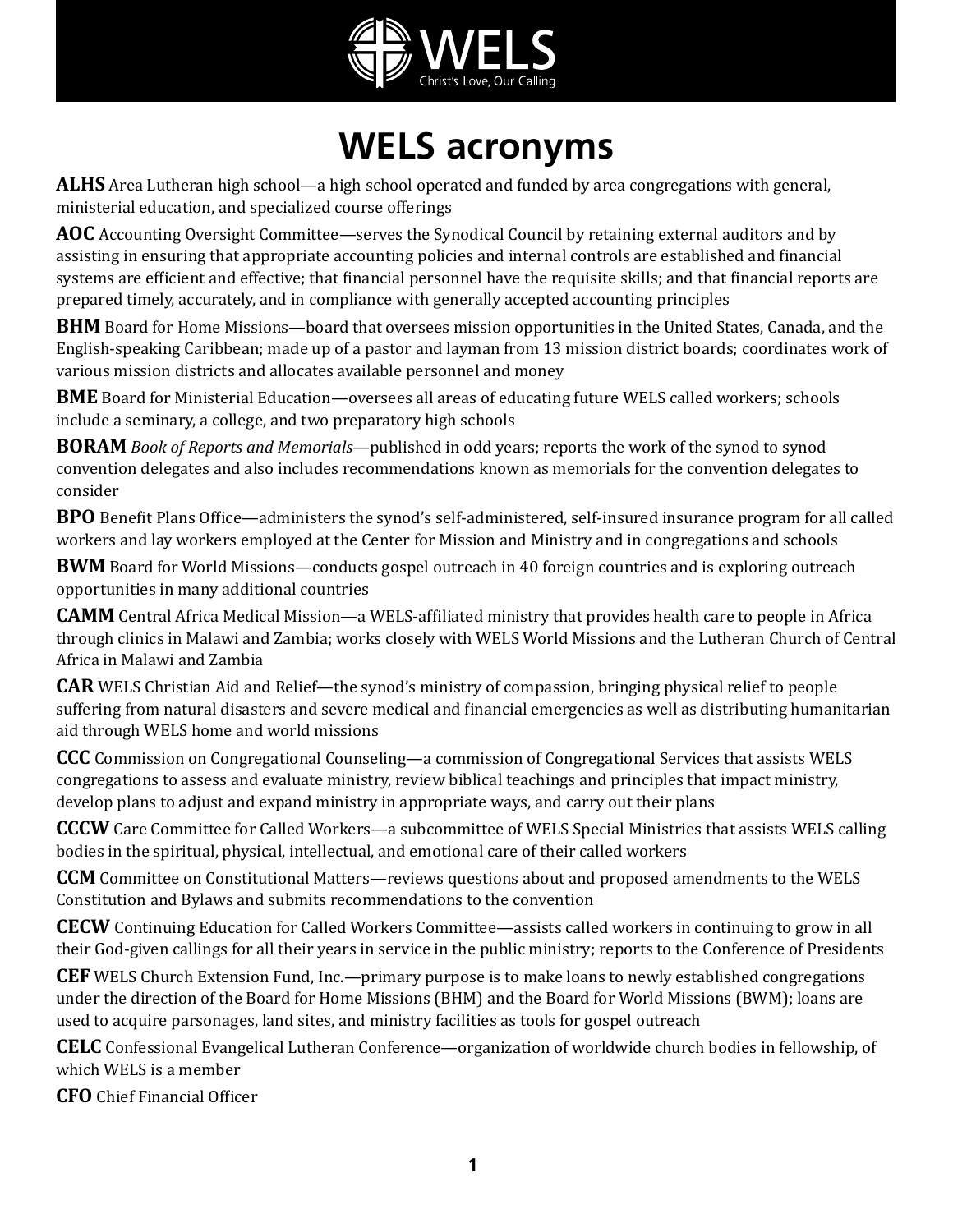

**CFS** Christian Family Solutions–Wisconsin Lutheran Child & Family Service—a WELS-affiliated organization that offers Christian counseling, member assistance programs, in-home care programs, and an assisted living facility

**CGC** Christian giving counselor—a member of the Ministry of Christian Giving's team; serves as an information source on planned and deferred giving for congregations and members in all 12 WELS districts

**CICR** Commission on Inter-Church Relations—meets with potential and current sister church bodies; monitors actions of church bodies outside of our fellowship

**CLC** Church of the Lutheran Confession—not currently a sister church body but engaging in conversations with WELS

**CLS** Commission on Lutheran Schools—a commission of Congregational Services that oversees coordination of early childhood ministries, Lutheran elementary schools, and area Lutheran high schools

**CMC** Campus Ministry Committee—helps congregations see the opportunities they have for outreach at area college campuses and provides counsel and aid in such outreach, a ministry of WELS Home Missions

**CMM** WELS Center for Mission and Ministry—synod headquarters located at N16W23377 Stone Ridge Drive in Waukesha, Wis.

**CMO** Congregation mission offerings—offerings submitted by local churches for the work of preaching the gospel, training called workers, and administering the synod

**COE** Commission on Evangelism—a commission of Congregational Services that assists congregations in seizing every opportunity the Lord provides to evangelize lost souls, making use of media communications, structured programs, and every-member witness

**COLA** Cost of Living Adjustment—a component of called worker compensation to reflect the variance in the cost of living from region to region

**COP** Conference of Presidents—a group of 15 men—synod president, two synod vice presidents, and 12 district presidents—who maintain the synod's doctrine and practice and are responsible for funding the synod's budget

**CPC** Capital Projects Committee—created by a 2013 synod convention resolution to ensure that the synod's capital needs, both maintenance and new or improved facilities, are a component of the synod's ministry plans in the near term and longer term

**CRC** Compensation Review Committee—a standing committee that reports to the Synodical Council through its Administration Committee

**CS** Congregational Services—provides services and resources to congregations, schools, and individuals in the areas of Lutheran schools, special ministries, worship, evangelism, discipleship, and congregational counseling

**CSB** Christian Standard Bible—a translation of the Bible published by Holman Bible Publishers

**CSC** Communication Services Commission—assists the Conference of Presidents in communicating WELS' mission to the members of the synod

**CSM** Commission on Special Ministries—a commission of Congregational Services that provides for spiritual needs of those who are often not served through regular parish programs

**CTO** Chief Technology Officer

**CW** *Christian Worship: A Lutheran Hymnal*—the WELS hymnal, published in 1993 and then revised and published under the same name in 2021

**CWS** *Christian Worship: Supplement*—the supplement to the 1993 WELS hymnal, published in 2008; includes hymns, orders of service, and meditations

**C/W** Commission on Worship—a commission of Congregational Services that assists parishes with worship that glorifies God and strengthens his people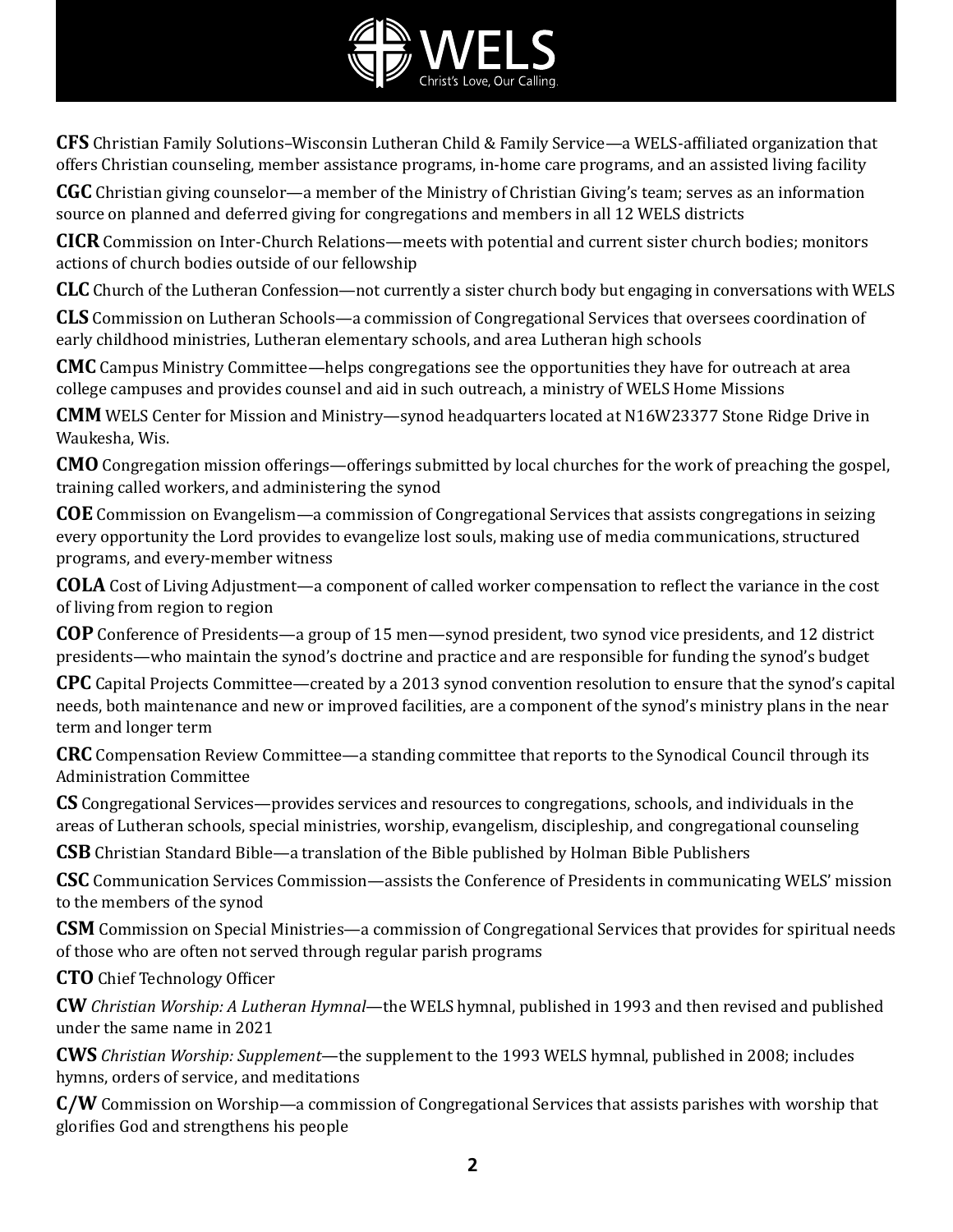

**DMB** District mission board—oversees home missions within its own district; evaluates mission work in the district, counsels missionaries and missions, and decides the steps to be followed next in a mission effort and also recommends to the Board for Home Missions where missions should be started

**DP** District president—oversees activity of a district and is a member of the Conference of Presidents

**ECE/ECM** Early childhood education/Early childhood ministry—ministry to young children through preschool and childcare programs

**ECW** Equipping Christian Witnesses—a capital campaign to celebrate the silver anniversary of Martin Luther College, New Ulm, Minn.

**EFL/ESL** English as a foreign language/English as a second language—English as a foreign language is taught to those who live in a country where English is not the primary language spoken; English as a second language is taught to those who live in a country where English is the primary language spoken but the student's primary language is not English; many home and world mission fields use these classes to build relationships so they can share Jesus with their students

**EHV** Evangelical Heritage Version—a translation of the Bible published by Northwestern Publishing House

**ELFK** Evangelical Lutheran Free Church of Germany—sister church body in fellowship with WELS

**ELS** Evangelical Lutheran Synod—sister church body in fellowship with WELS

**ESV** English Standard Version—a translation of the Bible published by Crossway

**FIC** *Forward in Christ*—WELS' official monthly magazine

**FTE** Full-time equivalent—a way to express employee work hours (for example, an FTE of 1.0 means that the person is equivalent to a full-time worker, while an FTE of .05 means that the worker is half-time)

**FY** Fiscal year—WELS' fiscal year runs from July 1 to June 30

**IDDM** Intellectual and Developmental Disabilities Ministry—this organization, which operates under WELS Special Ministries, strives to share the gospel with those who have special education needs or developmental disabilities and to provide a supportive Christian network for them

**IMO** Individual mission offerings—offerings given by individual members, not through their congregations

**IWO** Institute for Worship and Outreach—works under the auspices of the Conference of Presidents to assist and encourage pastors as they strive for excellence in public worship and mission outreach

**JMC** Joint Mission Council—oversees the mission opportunities that are the operational responsibilities of both the Board for World Missions and the Board for Home Missions; members of the JMC are the elected chairmen and administrators of both boards, the director of Missions Operations, and a representative designated by each board

**KW** Kingdom Workers—a WELS-affiliated organization that supports WELS missions through the use of volunteers; also supports ministries in fellowship with WELS

**LCMS** Lutheran Church–Missouri Synod—not currently a sister church body but engaging in conversations with WELS

**LES** Lutheran elementary school—a school operated by a local congregation

**LMSG** Lutheran Military Support Group—a WELS-affiliated organization dedicated to strengthening ministry to WELS and Evangelical Lutheran Synod military members and their families, as well as to veterans

**LPS** Luther Preparatory School—synodically supported preparatory school in Watertown, Wis.

**LWMS** Lutheran Women's Missionary Society—a WELS-affiliated organization of women whose purpose is to support WELS home and world missions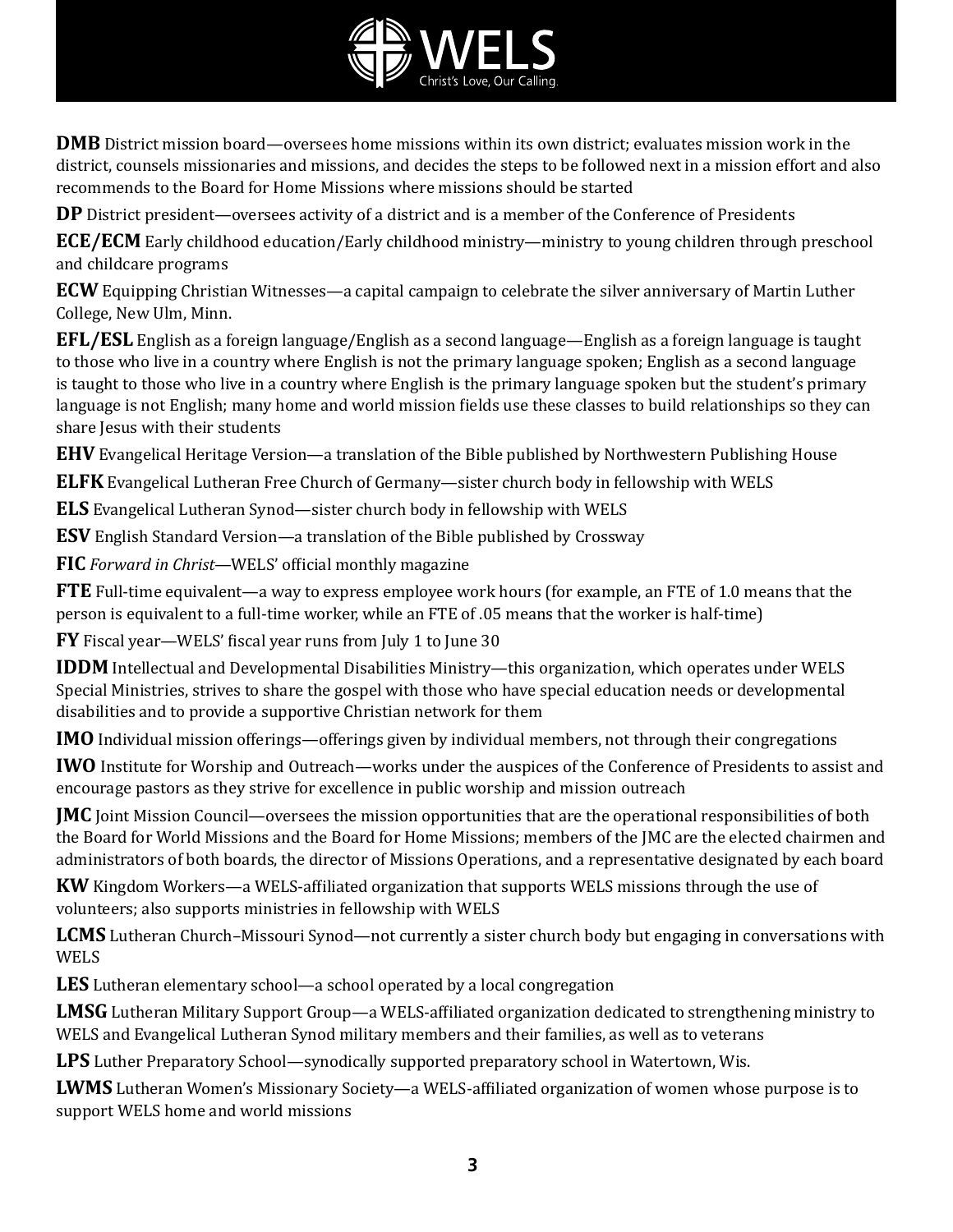

**MCG** Ministry of Christian Giving—assists the Conference of Presidents by developing programs for funding the synod's budget and for establishing lines of communication between the synod's leaders and local congregations

**MDHH** Mission for the Deaf and Hard of Hearing—this organization, which operates under WELS Special Ministries, seeks to help congregations share the gospel with members of WELS and others who are deaf or hard of hearing

**MLC** Martin Luther College—prepares teachers and staff ministers for WELS congregations and pastoral candidates for Wisconsin Lutheran Seminary; also offers professional growth opportunities to those already serving in ministry; located in New Ulm, Minn.

**MLP** Multi-Language Productions—a program of the Board for World Missions that facilitates the production, publishing, warehousing, and distribution of a wide variety of religious materials

**MLS** Michigan Lutheran Seminary—synodically supported preparatory school in Saginaw, Mich.

**MVI** Mission for the Visually Impaired—this organization, which operates under WELS Special Ministries, helps people who are unable to read normal print by providing items in Braille, large print, and on cassette tape

**NASB** New American Standard Bible—a translation of the Bible published by the Lockman Foundation

**NIV** New International Version—a translation of the Bible published by Biblica

**NPH** Northwestern Publishing House—the official publishing arm of the synod for printing, publication, and distribution of books, periodicals, and literature considered beneficial to the Lutheran faith

**OWLS** Organization of WELS Lutheran Seniors—this organization, which operates under WELS Special Ministries, encourages involvement, fellowship, mutual support, life enrichment activities, and service to others for those 50 years or older

**PAC** President's Advisory Council—a group of synod administrators that meets regularly with the synod president to discuss opportunities and challenges facing the synod. Membership includes the administrators of the Boards for Ministerial Education, Home Missions, and World Missions; director of Missions Operations; director of Congregational Services; director of the Ministry of Christian Giving; WELS chief financial officer; WELS chief technology officer; WELS director of communications; and the president of Northwestern Publishing House

**PSI** Pastoral Studies Institute—a partnership between the Joint Mission Council and Wisconsin Lutheran Seminary; prepares spiritual leaders from diverse ethnic, cultural, career, and national backgrounds

**RTTD** *Report to the Twelve Districts*—publication put out in even years that reports the work of the synod to the districts in their conventions

**SC** Synodical Council—the governing body of WELS, with all responsibilities not given to the Conference of Presidents or the synod in convention

**SMO** Synod mission offerings—congregation mission offerings plus individual mission offerings

**TLC** Translation Liaison Committee—established in November 2013 by the Conference of Presidents to carry out a resolution of the 2013 synod convention; its purpose is "to evaluate major Bible translations; to communicate with their editors and publishers; to offer, when appropriate, suggestions to improve such translations; and to share its findings with the synod at large" (2013 *Proceedings*, p. 68)

**VEBA** Voluntary Employees' Beneficiary Association—WELS employee health-care insurance that gives benefits to called workers

**WELSNA** WELS Nurses Association—this organization, which operates under WELS Special Ministries, offers the opportunity for nurses to work together as servants of Christ